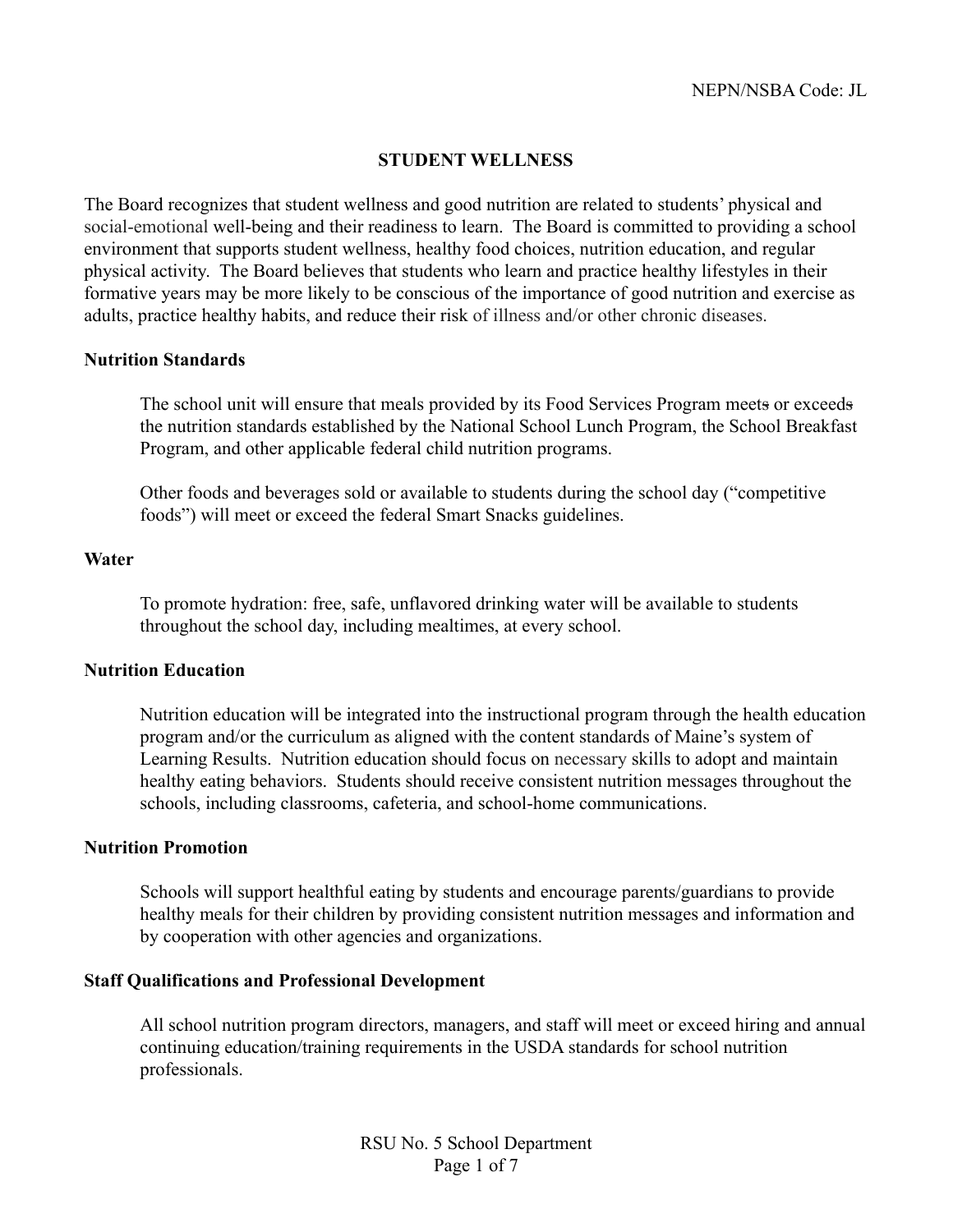## **Physical Activity**

The school unit will strive to provide all students developmentally appropriate opportunities for physical activity through physical education classes, recess periods for elementary school students, and extracurricular activities (clubs, intramural and interscholastic athletics). School programs are intended to promote healthy lifestyles. The schools will provide opportunities for parents/guardians to support student participation in physical activities, including available before- and after-school programs.

## **Social and Emotional Wellness**

Programs and services that support student social and emotional competence create an environment most conducive to a student's ability to learn and thrive.

The school unit will identify, operationalize and integrate social emotional learning priorities in each school using age and grade-appropriate methods, as determined by each school's leadership. Collaboration among students, families, schools, communities, and outside agencies, as well as integration with academic learning, will be encouraged.

### **Other School-Based Wellness Activities**

The schools, with prior approval of the Superintendent/designee, may implement other appropriate programs that support consistent wellness messages and promote healthy eating and physical activity.

#### **Leadership**

The Superintendent/designee shall be responsible for the oversight of development and implementation of the wellness policy in the schools. This includes ensuring that the school unit evaluates its schools' compliance with the wellness policy and progress in attaining wellness goals and making required information available to the public.

The evaluation process must include a comparison of the wellness plan with model wellness policies (e.g. MSMA), and it may include surveys or solicitation of input from students, parents/guardians, staff, and school administrators, including suggestions for improvement in specific areas.

#### **Annual Notification of Policy**

The school unit will annually inform families and the public of basic information about the wellness policy, including its content, any updates, and implementation status. This information will be made available on the school unit's website. It will include the contact information for the person coordinating the wellness committee, as well as information about opportunities for the public to get involved with the wellness committee.

> RSU No. 5 School Department Page 2 of 7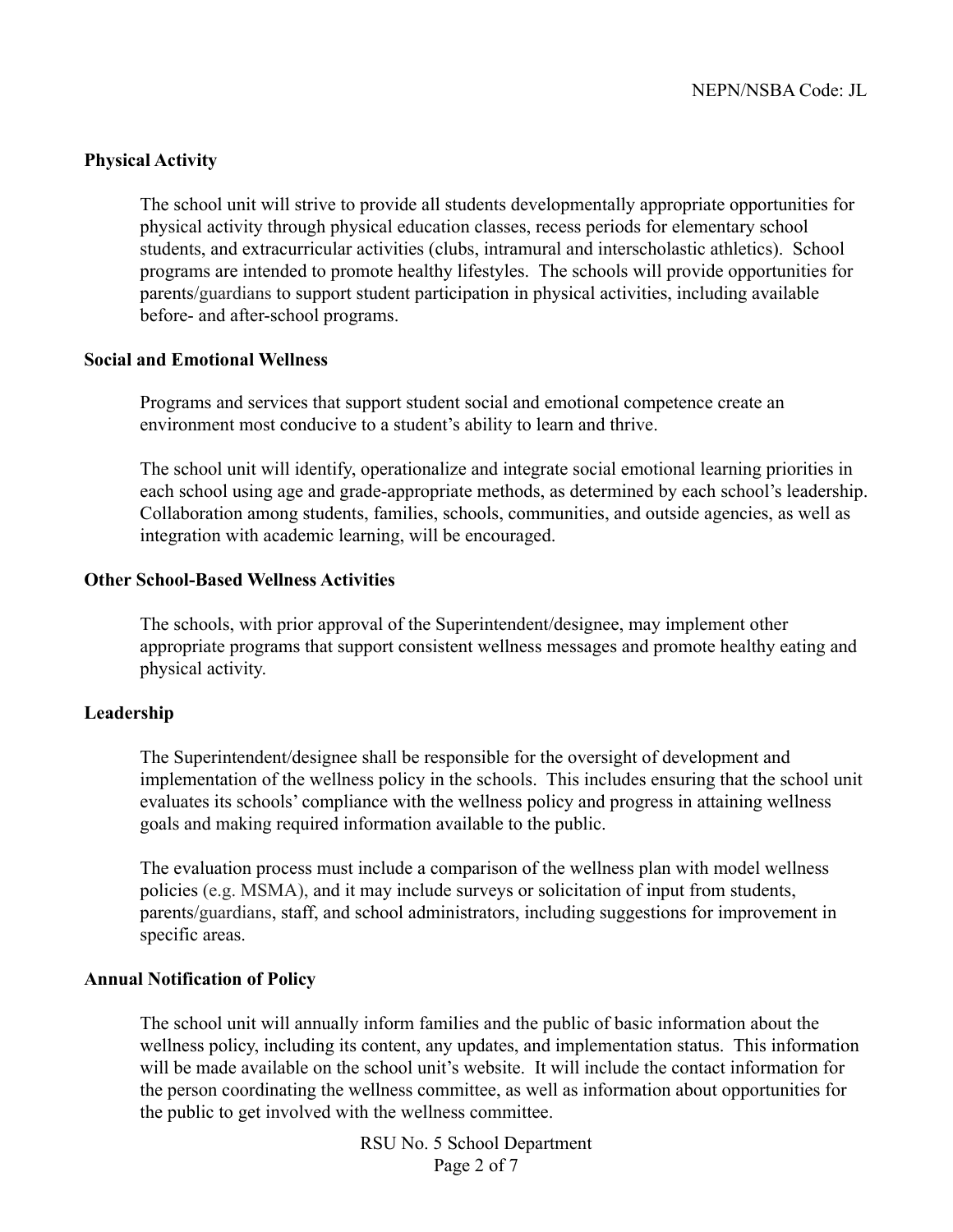#### **Triennial Progress Assessments**

Every three years, the Director of School Nutrition will:

Assess the extent to which the school unit's schools are in compliance with the wellness policy;

Assess the extent to which the school unit's wellness policy (e.g. MSMA) compares to model wellness policies; and

Provide a description of the progress made in attaining the goals of the school unit's wellness policy.

The school unit's wellness committee will update the wellness policy based on the results of the triennial assessment and/or as:

The school unit's priorities change;

Community needs change;

Wellness goals are met;

New evidence-based health science emerges; or

New or updated federal or State regulations are issued.

### **Parent/Guardian Communications**

The school unit will inform parents/guardians of improvements that have been made to school meal standards; availability of child nutrition programs and how to apply; the school unit's meal charging policy; and a list of healthy celebration party ideas (including a list of foods and beverages that meet the Smart Snacks standards).

#### **Food and Beverage Marketing in Schools**

Any foods and beverages marketed or promoted to students on the school campus during the school day will meet or exceed the USDA Smart Snacks standards. Food and beverage marketing includes, but is not limited to:

Brand names, logos or tags, except those that are present as labels on the food or beverage product or its container;

Displays, such as vending machine exteriors;

RSU No. 5 School Department Page 3 of 7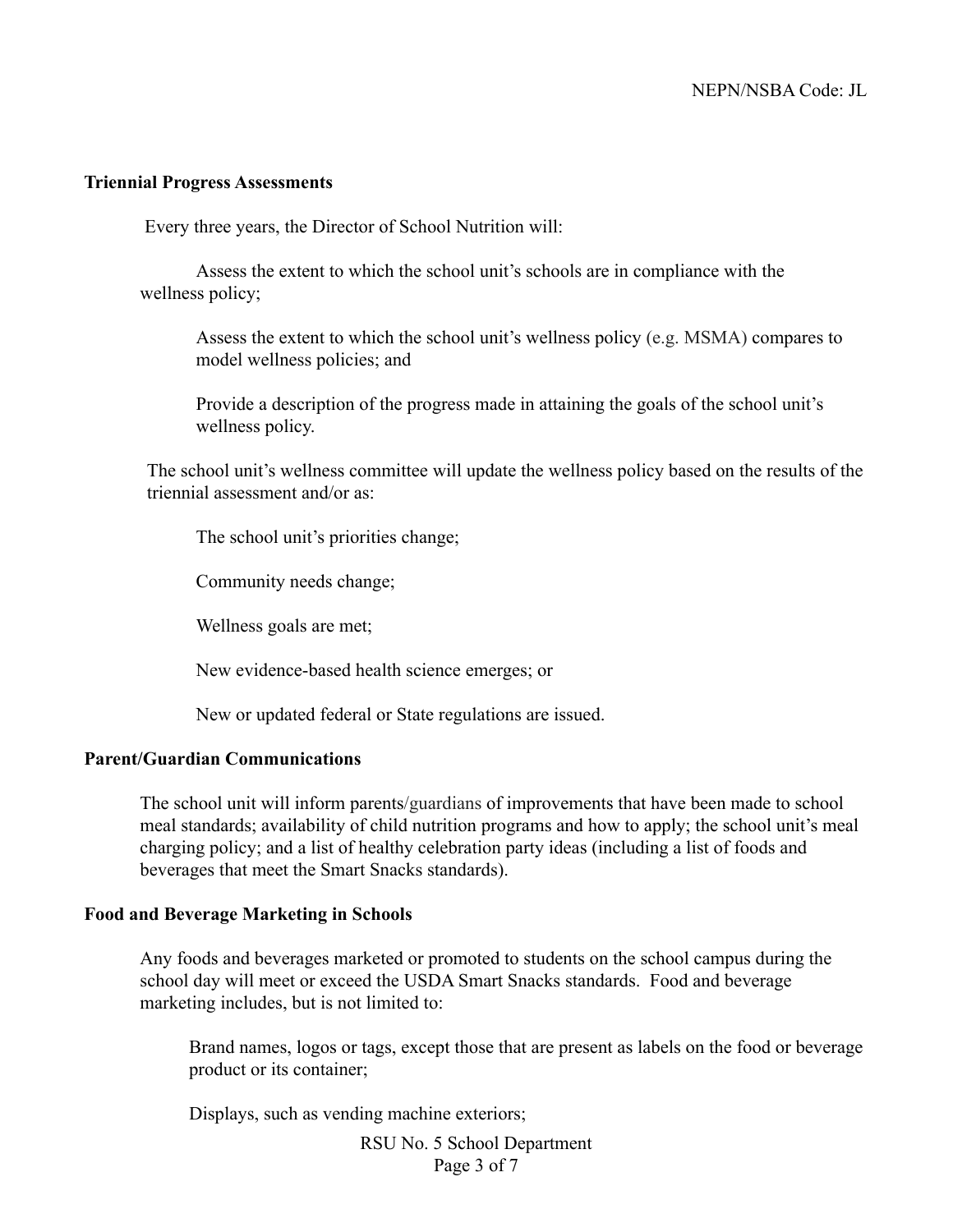Corporate brands' logos, names, or trademarks on school equipment such as message boards or scoreboards;

Corporate brands' logos, names, or trademarks on cups used for beverage dispensing, menu boards, coolers, trash cans, and other food service equipment;

Corporate brands' logos, names, or trademarks on posters, book covers, or school supplies distributed or offered by the school unit; or

Advertisements in school publications or school mailings; or on product coupons or free samples.

Corporate brand names, logos, and trademarks for *companies* that market products that comply with the USDA Smart Snacks in School nutrition standards will not be prohibited solely because they offer some noncompliant food or beverage items in their product line.

### **Appointment and Role of the Wellness Committee**

The Board shall appoint a district-wide Wellness Committee comprised of at least one of each of the following:

- A. Board member;
- B. School administrator;
- C. Food Services Director/designee;
- D. Student representative;
- E. Parent/guardian representative and/or community representative;
- F. School nurse and/or other school health professional.

The Wellness Committee may also include:

- A. Physical education teacher;
- B. School counselor;
- C. Social worker;
- D. Other staff, as designated by the Board; and/or
- E. Other persons, as designated by the Board.

RSU No. 5 School Department Page 4 of 7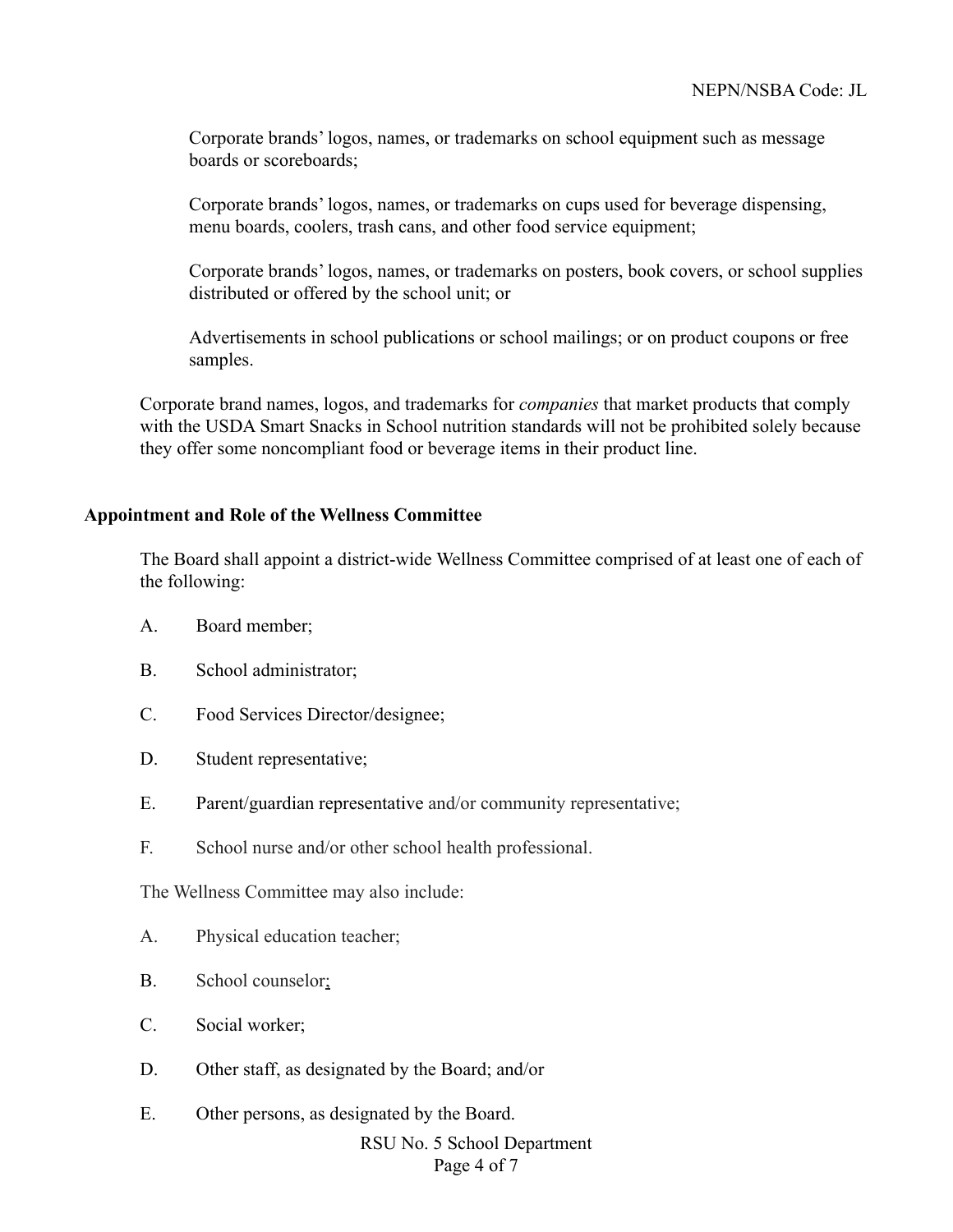The Wellness Committee shall serve as a committee in regard to student wellness issues and will be responsible for making recommendations related to the wellness policy, wellness goals, administrative or school regulations and practices, and raising awareness of student health issues.

With the prior approval of the Superintendent/designee, the Wellness Committee may survey parents/guardians, students, and the community and/or conduct focus groups or community forums.

The Wellness Committee shall provide periodic reports to the Superintendent/ designee and, as requested, to the Board.

## **Wellness Goals**

The Board has identified the following goals associated with student wellness:

## **Goals for Nutrition Education**

The schools will provide nutrition education that focuses on the skills students need to adopt and maintain healthy eating behaviors.

The schools' nutrition education will be provided in a sequential, comprehensive health education program aligned with the content standards of the Maine system of Learning Results.

Nutrition education will be integrated into other subjects as appropriate to complement, not replace, the health education program.

The school unit will provide foods that meet or exceed the federal nutrition standards, adequate time for students to obtain food and eat, lunch scheduled at appropriate hours of the day, adequate space to eat, and a clean and safe meal environment.

Appropriate professional development will be provided for food services staff.

## **Goals for Nutrition Promotion**

School unit staff will cooperate with agencies and community organizations to provide opportunities for nutrition-related student projects and learning experiences.

Consistent nutrition messages will be disseminated throughout the school unit in the classroom, the cafeteria, and school-home communications.

Administrators and staff will be encouraged to model nutritious food choices and eating habits.

Schools will encourage parents/guardians to provide healthy meals and snacks for their children though take-home materials or other means.

> RSU No. 5 School Department Page 5 of 7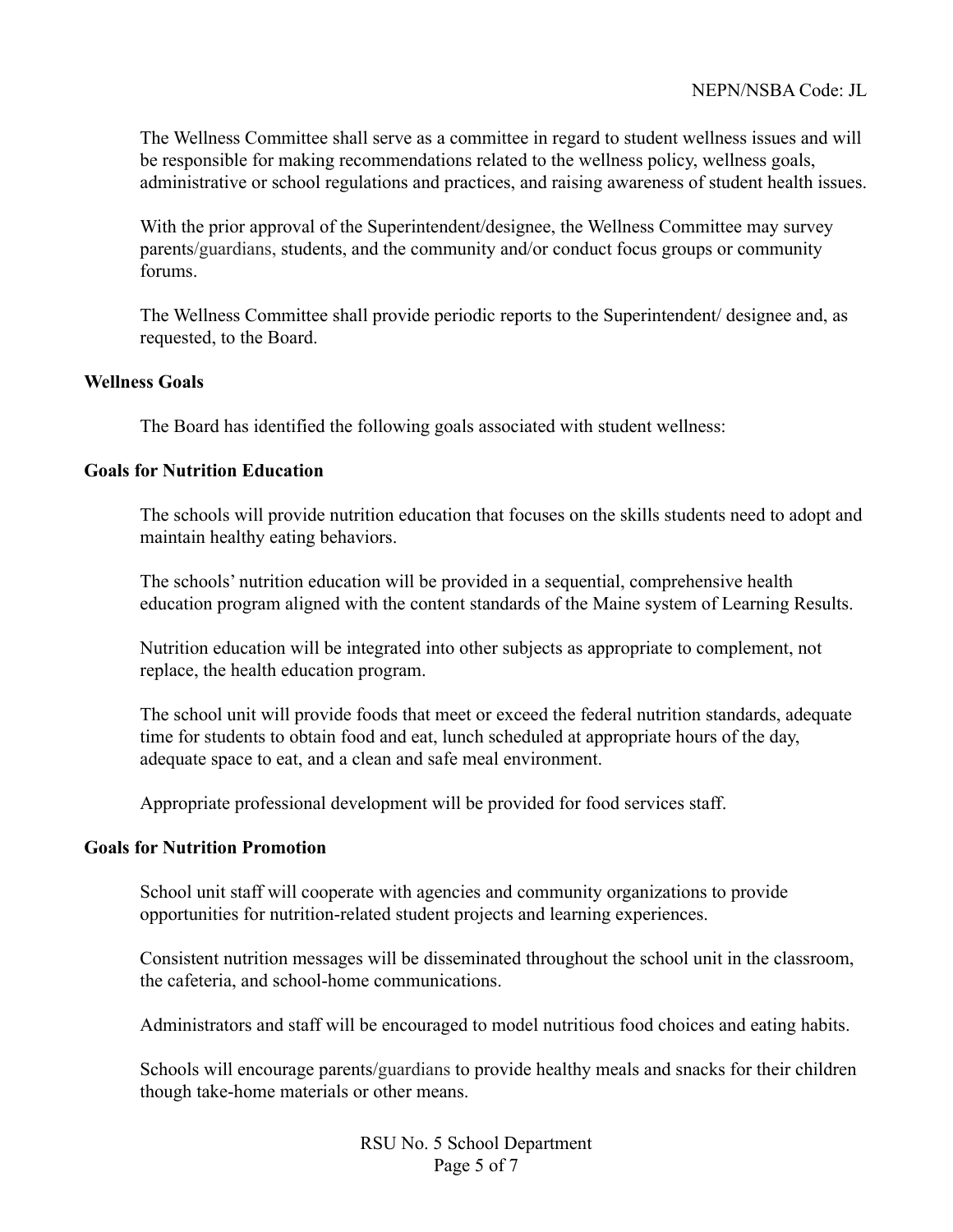Students will have access to clean and safe drinking water throughout the school day and during school activities.

Schools will promote consumption of water as an essential element in maintaining overall health and wellness.

## **Goals for Physical Activity**

The physical education program will provide students with the knowledge and skills needed to optimize their physical health.

Students will have the opportunity to develop motor skills and apply them to enhance their coordination and physical performance.

The physical education curriculum will be aligned with the content standards of the Maine system of Learning Results.

Physical education classes will keep all students involved in purposeful activity for a majority of the class period.

Physical education classes will provide opportunities to learn for students of all abilities.

The schools will provide a physical and social environment that encourages safe and enjoyable physical activity and fosters the development of a positive attitude toward health and fitness.

The schools will provide facilities adequate to implement the physical education curriculum for the number of students served.

Schools will provide opportunities for students to engage in age-appropriate activities on most days of the week in both school and community settings.

The schools will provide opportunities for physical activity through a variety of before- and/or after-school programs including, but not limited to, intramural sports, interscholastic athletics, and physical activity clubs.

Appropriate professional development will be provided for physical education staff and other staff involved in the delivery of such programs.

# **Goals for Social and Emotional Well-Being**

PLAN: Each school will respond to the social and emotional needs of students and provide tiered support as needed. RSU No. 5 will recognize students' individual and collective social and emotional needs to inform programming, scheduling, and other opportunities.